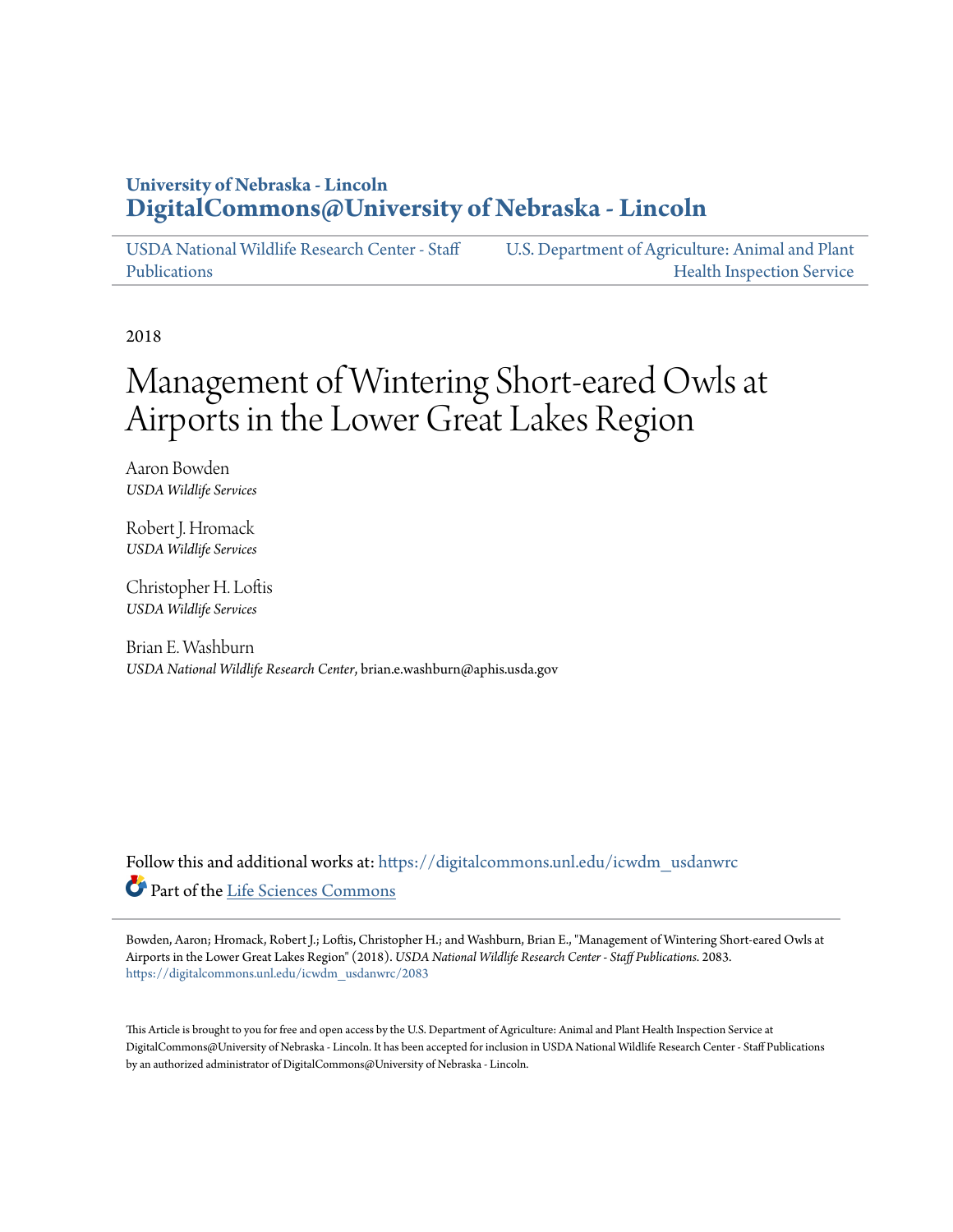# **Management of Wintering Short-eared Owls at Airports in the Lower Great Lakes Region**

# **AARON BOWDEN**

USDA Wildlife Services-North Carolina, 403 Government Circle, Suite 2, Greenville, NC 27834, USA

#### **ROBERT J. HROMACK**

USDA Wildlife Services-Pennsylvania, Pittsburgh International Airport, Safety & Security, P.O. Box 12370, Pittsburgh, PA 15231, USA

#### **CHRISTOPHER H. LOFTIS**

USDA Wildlife Services-Indiana, Indianapolis International Airport, Indianapolis, IN 46241, USA

# **AARON D. SPENCER**

USDA Wildlife Services-Illinois, 9700 South Cass Avenue, Building 46, Chicago, IL 60439, USA

#### **BRIAN E. WASHBURN**

USDA, Wildlife Services, National Wildlife Research Center, 6100 Columbus Avenue, Sandusky, Ohio 44870, USA

**ABSTRACT:** USDA Wildlife Services airport wildlife biologists have been tasked with reducing the hazards that raptors (including owls) pose to safe aircraft operations at airports and military airfields throughout the USA. A review of available wildlife strike information suggests short-eared owls (*Asio flammeus*) are frequently struck by aircraft during the winter months at numerous airports within the Lower Great Lakes Region of the United States. Further, this species is listed as 'endangered' by state fish and wildlife agencies in many states, although not at the federal level. Consequently, there is particular interest in developing non-lethal management tools for reducing the hazards posed by this species. In an effort to gain a better understanding of the efficacy of managing the hazards to aviation posed by short-eared owls, we developed methods to live-capture, mark with USGS aluminum leg bands, and translocate short-eared owls from airport environments (i.e., airfield areas) as part of the overall programs to reduce wildlife hazards to safe aircraft operations at airports. During 2012−2015, a total of 32 short-eared owls was live-captured, banded, and translocated to release sites approximately 64 to 80 km (40 to 50 miles) away from the airports. Only 1 short-eared owl (3%) was resighted and this bird was found on a different airport from where it had been translocated from. Future research in needed to evaluate the efficacy of translocating wintering short-eared owls from airport environments.

**Key Words** *Asio flammeus*, airport risk, bird strikes, raptors, short-eared owls, translocation.

Proceedings of the 17<sup>th</sup> Wildlife Damage Management Conference. (D. J. Morin, M. J. Cherry, Eds). 2017. Pp. 64-70.

\_\_\_\_\_\_\_\_\_\_\_\_\_\_\_\_\_\_\_\_\_\_\_\_\_\_\_\_\_\_\_\_\_\_\_\_\_\_\_\_\_\_\_\_\_\_\_\_\_\_\_\_\_\_\_\_\_\_\_\_\_\_\_\_\_\_\_\_\_\_\_\_\_\_\_\_\_\_

Wildlife-aircraft collisions (wildlife strikes) pose a serious safety risk to aircraft. Wildlife strikes cost civil aviation at least \$957 million annually in the United States (Dolbeer et al. 2016). Aircraft collisions with birds accounted for 97% of the reported strikes,

whereas strikes with mammals and reptiles were 3% and <1%, respectively (Dolbeer et al. 2016). Sound management techniques that reduce the presence and abundance of wildlife hazardous to aviation in and around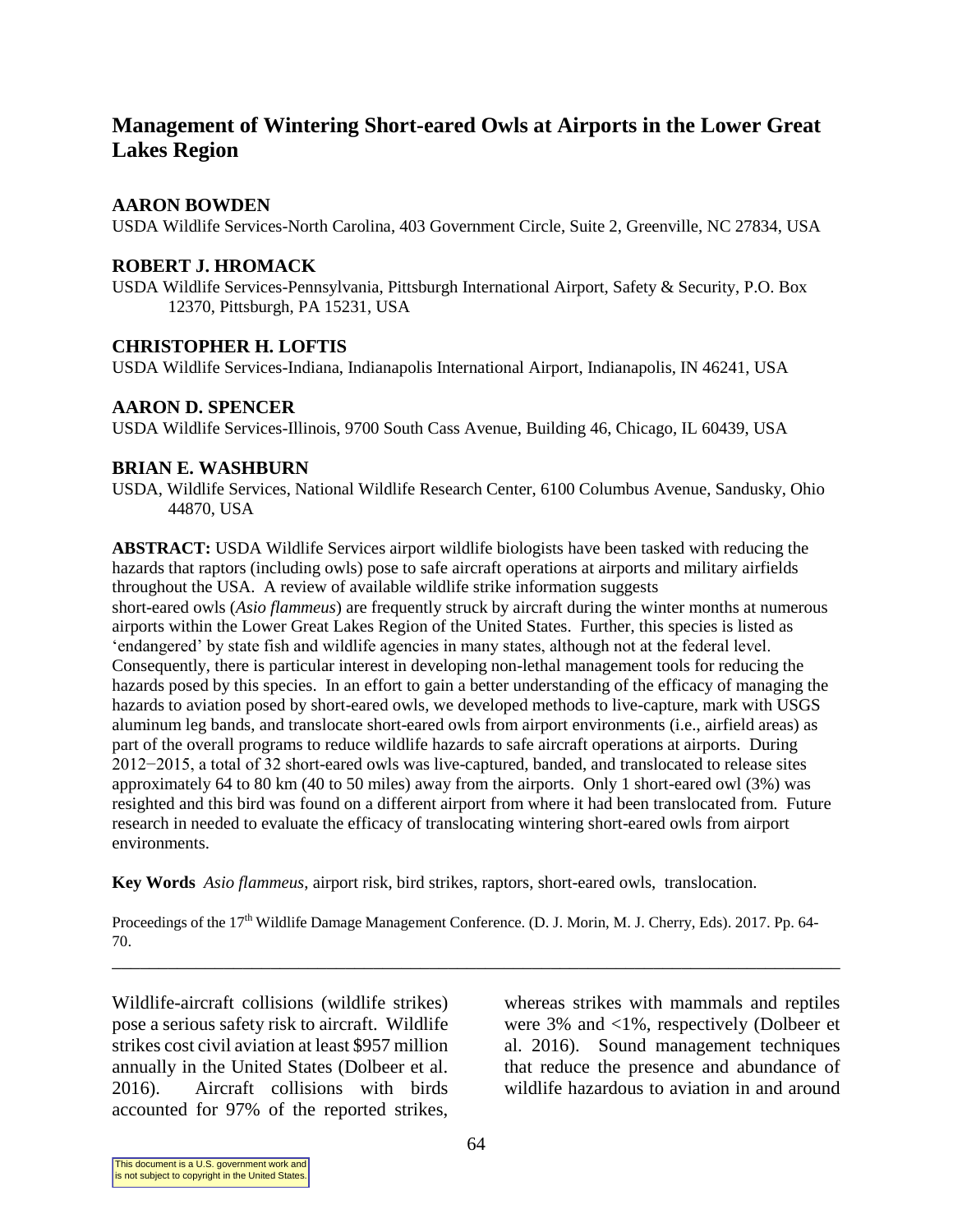airports are therefore critical for safe airport operations (DeVault et al. 2013).

Raptors (i.e., hawks and owls) are one of the most frequently struck bird guilds within North America. Integrated wildlife damage management programs combine a variety of non-lethal and lethal management tools to reduce the presence of raptors on airports. Given high public interest, logistical and financial constraints, and other factors, managing raptors at airports presents unique challenges. Non-lethal tools are favored by the public, so airports with a raptor translocation program often receive strong public support.

Short-eared owls have one of the larges geographic ranges of owls in the world (Wiggins et al. 2006). This species favors grassland habitats for nesting, roosting, and foraging (Clark 1975); thus, the large expanses of such habitats at an airport can be attractive to these birds. Short-eared owls are long-distance migrants (they breed in Arctic areas and typically move south during winter months) in North America and use airports in temperate climates only during their wintering period.

Effective, publicly accepted methods to reduce the hazards posed by short-eared owls to aviation safety are needed. Here, we examine historical and current patterns of short-eared owl strikes at airports within the Lower Great Lakes Region and discuss a non-lethal management program to reduce the airfield presence of wintering short-eared owls and the frequency of owl-aircraft collisions at these airports.

# **SHORT-EARED OWL–AIRCRAFT STRIKES**

#### **Methods**

We used data from the FAA National Wildlife Strike Database for a 27.5-year period (1990 − April 2016) for civilian and joint-use airports. We queried this database and selected only those strike records that

were reported to have occurred within 7 states (i.e., Illinois, Indiana, Kentucky, Michigan, Ohio, Pennsylvania, and Wisconsin) and the species struck was identified as a short-eared owl. Many owl strike reports were incomplete. Either specific fields of information were missing, unknown, or we were unable to effectively obtain the information from report narratives. Thus, sample sizes varied for individual variables and among specific analyses.

We determined the month and time of day each short-eared owl strike event occurred based on the reported local time of the event. We examined each strike event and categorized the time of day as 'dawn', 'day', 'dusk', or 'night'. We used *G*-test for goodness-of-fit analyses (Zar 1996) to determine if the frequency of short-eared owl strikes varied by month or time of day.

Phase of flight was defined as the phase of flight the aircraft was in at the time the owl strike occurred (FAA 2004). Aircraft on 'final approach' were in early stages of the landing process ( $\leq$  30.5 m [100 feet] AGL, typically on or over an airfield. 'Landing' aircraft were in the final stages of landing and had one of more wheels on the ground. Aircraft in the 'take-off' phase were rolling along the runway (with one or more wheels in contact with it) or were in the process of ascending upward (≤30.5 m AGL). Aircraft in the 'climbout' phase were in the latter stages of taking off (>30.5 m AGL), typically on or over the airfield. We used *G*-test for goodness-of-fit analyses (Zar 1996) to determine if the frequency of short-eared owl strikes varied among aircraft phases of flight.

# **Results**

During 1990 – April 2016, we found a total of 182 short-eared owl strikes that were reported to have occurred in 7 states within the Lower Great Lakes Region (Table 1). Short-eared owl-aircraft collisions had a damaging strike rate of 12.5%. Reported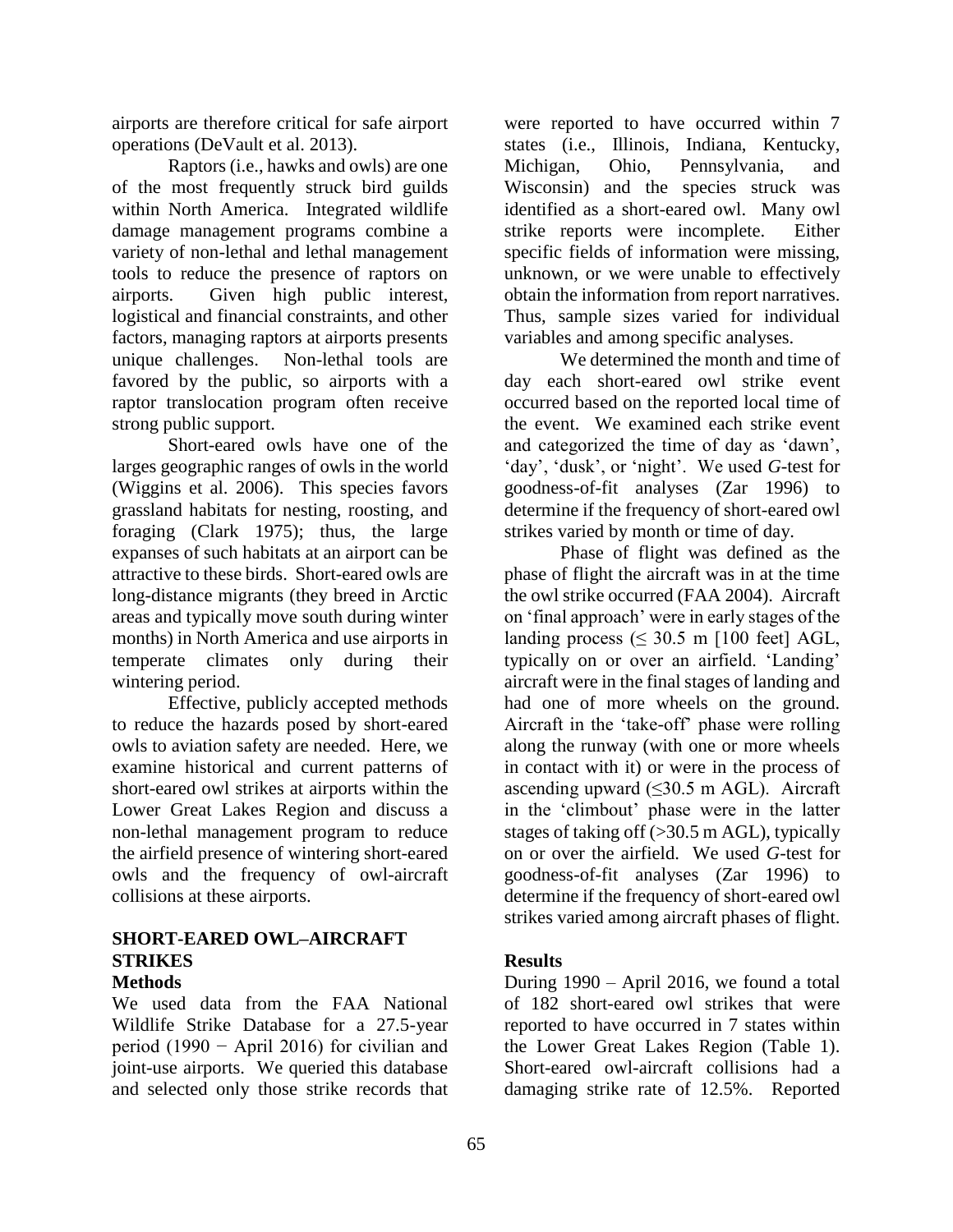damage costs ranged from \$45 to \$100,000 per strike.

**Table 1.** Conservation status of short-eared owls in states within the Lower Great Lakes Region of the United States. This information was obtained from the websites for each of the appropriate state wildlife agencies.

| <b>State</b>    | Conservation  |  |
|-----------------|---------------|--|
|                 | <b>Status</b> |  |
| <b>Illinois</b> | Endangered    |  |
| Indiana         | Endangered    |  |
| Kentucky        | Endangered    |  |
| Michigan        | Endangered    |  |
| Ohio            | Species of    |  |
|                 | Concern       |  |
| Pennsylvania    | Endangered    |  |
| Wisconsin       | Species of    |  |
|                 | Concern       |  |

Short-eared owls strikes varied  $(G =$ 201.4, df = 11,  $p < 0.0001$ ) among the months of the year. A clear seasonal pattern was present in short-eared owl-aircraft collisions, with 82% of these incidents occuring during months of November through March (Figure 1). This finding is not unexpected, as we believe that short-eared owl use of these airports occurs primarily during the owls' wintering periods. Short-eared owls strikes were not  $(G = 53.6, df = 3, p < 0.0001)$ equally distributed among times of the day; three-quarters of the short-eared owl-aircraft collisions occurred during night-time hours (Figure 2). Likely, short-eared owls are active hunting during night-time hours (Wiggins et al. 2006) and thus the risk of owlaircraft collisions is highest during the night.

Short-eared owl strike reports that included aircraft phase of flight information  $(n = 49)$  showed that owl strikes occurred during the final approach (22.4%), landing roll (36.7%), take-off run (28.6%), and climbout (12.3%) phases of flight. The frequency of owl strikes was similar  $(G = 6.7)$ ,  $df = 3$ ,  $p = 0.08$ ) among aircraft phases of flight. Considering the location of the

aircraft during these phases of flight relative to the airfield itself, almost all short-eared owl strikes likely occurred within the airport environment itself. Consequently, management actions to reduce the presence / airfield use of short-eared owls should be focused on the airfield.

#### **Discussion**

This information is critical for understanding the current situation at an airport and essential for the development of effective and species-specific management plans (Cleary and Dolbeer 2005). Evaluations of the historical and current strike rates of shorteared owls, in addition to recommendations provided during Wildlife Hazard Assessements at these airports, demonstrate that this species presents a risk to safe aircraft operations and consequently management actions are needed to reduce this risk.

Habitat selection and use by shorteared owls is directly related to prey populations (Clark 1975, Wiggins et al. 2006) and therefore management actions to reduce the abundance of small mammals and other prey resources might be effective in reducing the presence of short-eared owls on airports and consequently reduce the risk of owl-aircraft strikes.

# **NON-LETHAL HAZING OF SHORT-EARED OWLS**

We queried Wildlife Services' Management Information System database for management events associated with the non-lethal hazing of short-eared owls that occurred during a 13-year period (i.e., 2004−2016) at airports in 7 states within the Lower Great Lakes Region. Non-lethal hazing was conducted using pyrotechnics and/or motor vehicles. On average, 59 hazing activities associated with short-eared owls were conducted at these airports each year (range 0 to 478). During 2013, 449 of the 478 (94%) hazing events occurred in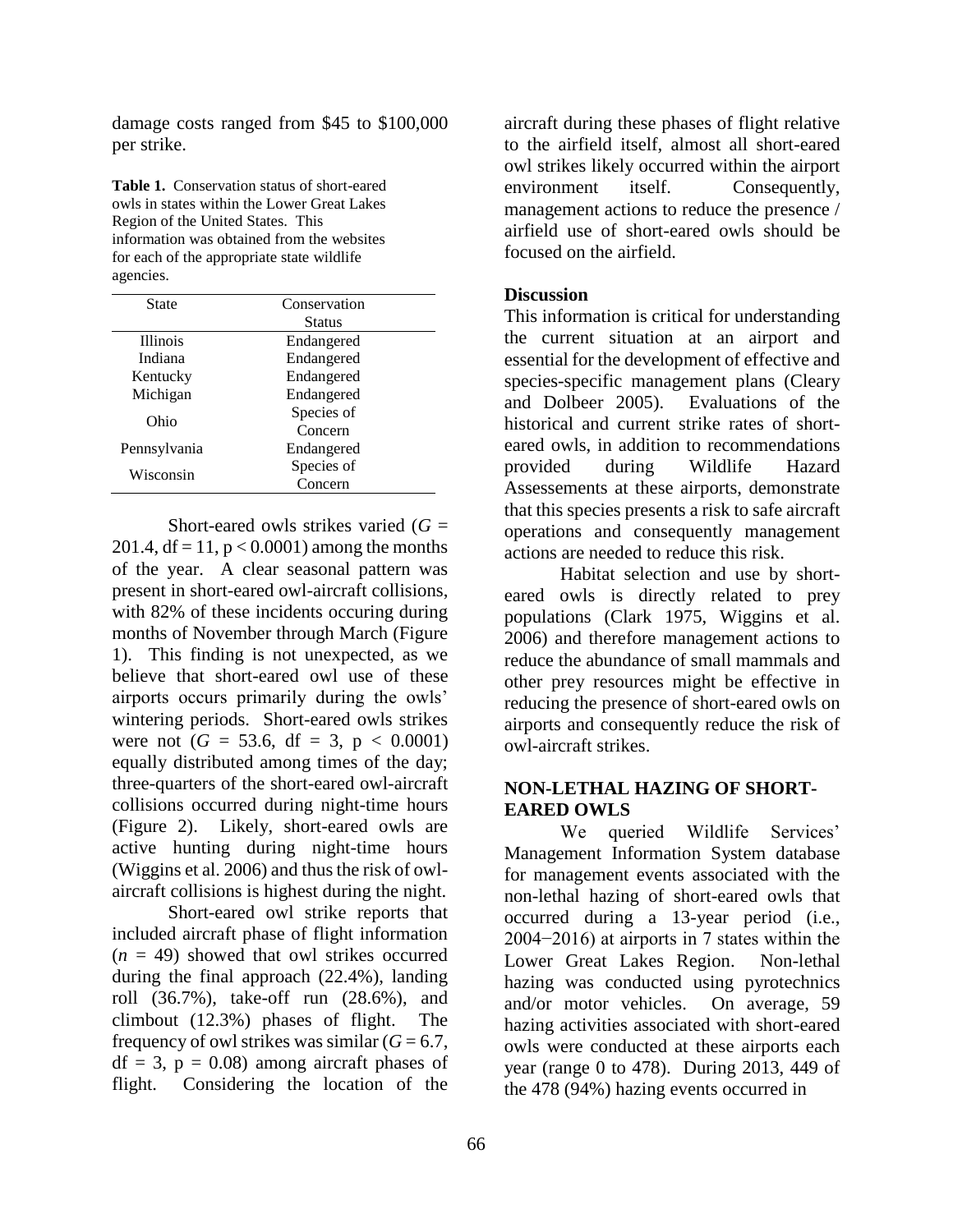

Figure 1. Monthly total number of short-eared owl-aircraft collisions (*n* = 182) with U.S. civil aircraft during 1990 – April 2016 in 7 states in the Lower Great Lakes Region.



Figure 2. Distribution of the time of day for short-eared owl-aircraft collisions (*n* = 44) with U.S. civil aircraft during 1990 – April 2016 in 7 states in the Lower Great Lakes Region.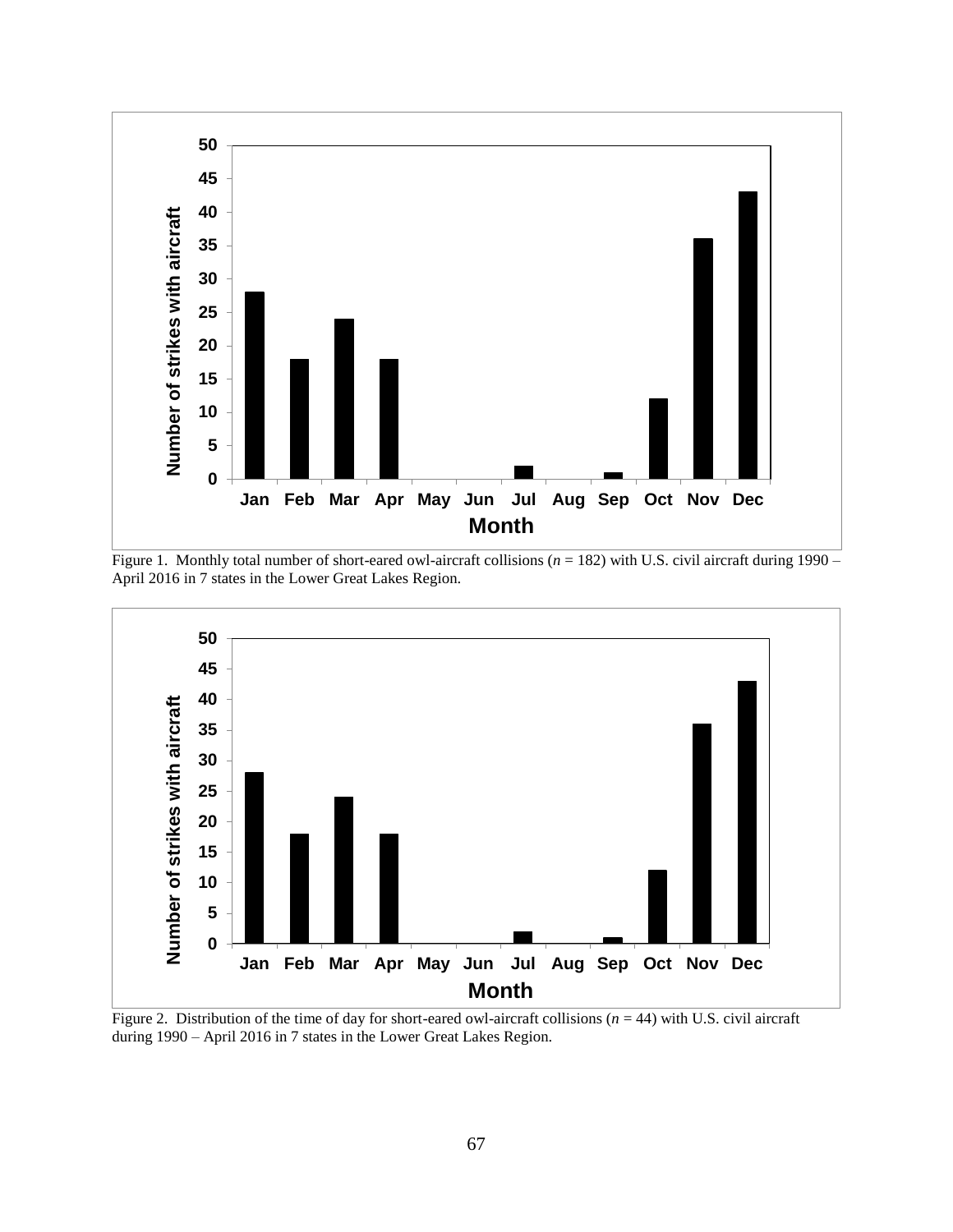Indiana. This heightened level of non-lethal management coincided with a time period when more than 30 short-eared owls spent several months at one particular airport. Although non-lethal hazing is not very effective at deterring wildlife use of an airfield in the long-term, it represents an important component of an integrated wildlife damage management program, especially when state-listed threatened and endangered species are involved.

# **SHORT-EARED OWL TRANSLOCATION**

Live-capture and translocation of problematic individuals is a common practice used in the management of human-wildlife conflict situations (Fisher and Lindenmayer 2000, Sullivan et al. 2015). Translocation of raptors from airport environments is a nonlethal method with the goal of reducing raptor abundance within airport environments (Guerrant et al. 2013, Schafer and Washburn 2016). At 5 airports in the Lower Great Lakes Region, we conducted live-capture (Bub 1991, Bloom et al. 2007) and translocation activities involving short-eared owls (to reduce the airfield presence and frequency of bird strikes involving this species) as part of the integrated wildlife damage management programs at these airports. Owl translocations were conducted under the authority of all necessary permits and National Environmental Policy Act considerations. To better understand whether or not translocated short-eared owls return to airport environments, birds that were translocated were marked with a USGS federal bird band. During 2012−2015, 32 short-eared owls were live-captured, banded, and translocated to release sites approximately 64 to 80 km (40 to 50 miles) away from the airports. Several live-capture methods were used to catch these owls; however, pole traps with padded foot-hold traps was the most effective (Table 2). All of

68

these translocation events occurred from November to March. During 2013–2016, only 1 short-eared owl (3%) was resighted and this bird was found on a different airport from where it had been translocated from. These findings suggest that live-capture and translocation of wintering short-eared owls from airports may be an important non-lethal component of an integrated wildlife damage mitigation program, but further research is necessary to determine the fate of translocated individuals.

| Table 2. Methods used to live-capture 32    |  |  |
|---------------------------------------------|--|--|
| short-eared owls from 5 airports within the |  |  |
| Lower Great Lakes Region of the United      |  |  |
| States during $2012 - 2015$ .               |  |  |

| States during $2012$ $2013$ .          |          |
|----------------------------------------|----------|
|                                        | Number   |
| Live-Capture                           | of Owls  |
| Method                                 | Captured |
| Pole Trap with<br>padded foot-hold     | 25       |
| Net gun or air<br>cannon               | 3        |
| Carpet noose (in<br>roosting location) | 3        |
| Swedish goshawk<br>trap                |          |

# **SUMMARY**

Wintering short-eared owls pose a long-term risk to aviation safety at airports within the Lower Great Lakes Region of the United States. Consistent reporting of shorteared owl strikes, monitoring of the airfield for the presence/abundance of short-eared owls and other hazardous wildlife, and the use of primarily non-lethal methods are essential components of an integrated wildlife mitigation program conducted by airport biologists. Live-capture, banding, and translocation of short-eared owls (and other raptors) should be continued into the future to allow for the evaluation of this nonlethal program and to help increase our understanding of this method to reduce the presence of wintering short-eared owls within airport environments. Additional management actions to reduce the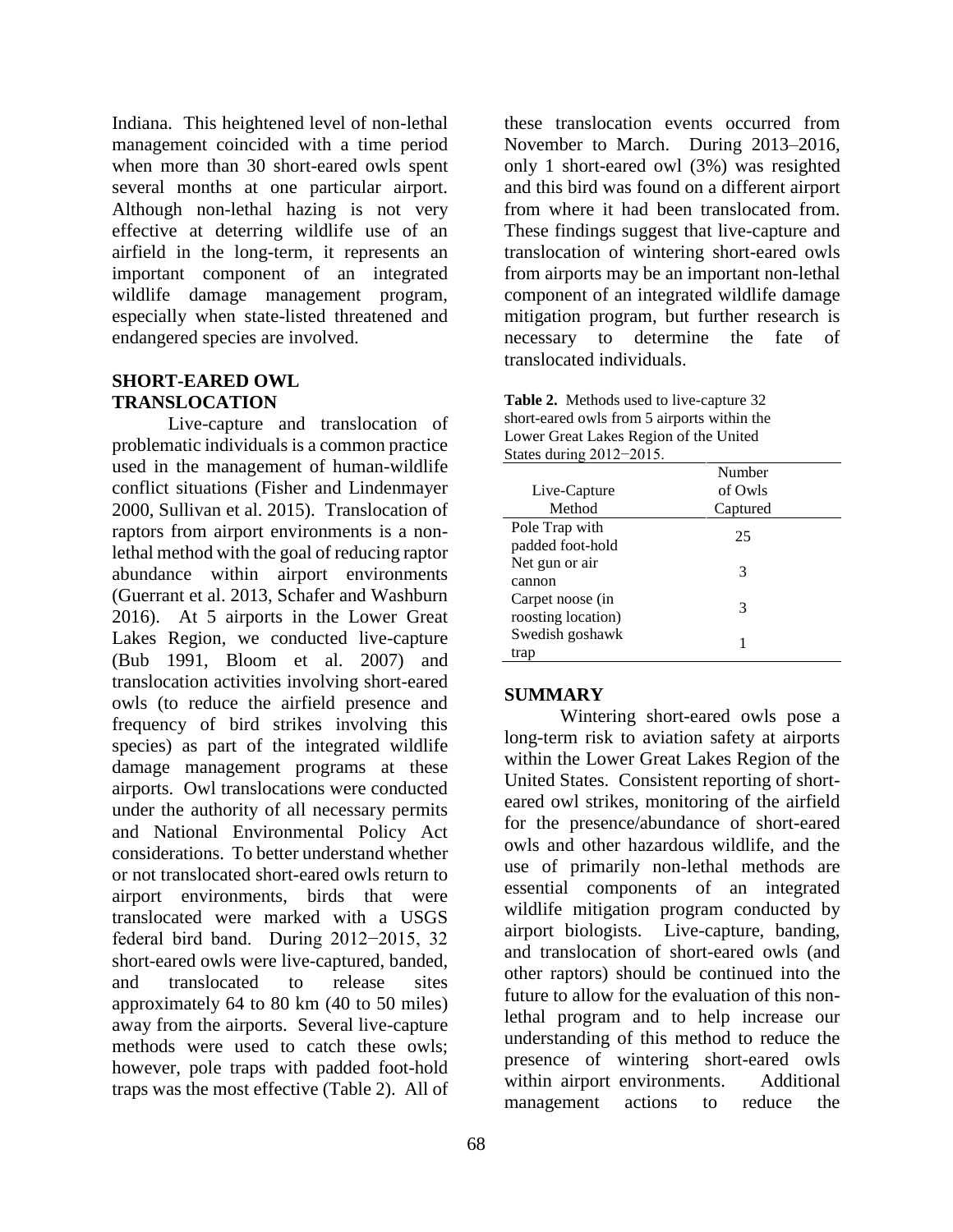availability of roosting habitat and food resources (e.g., small mammals) for wintering short-eared owls within airport environments should be investigated and evaluated.

# **ACKNOWLEDGMENTS**

We thank the U.S. Department of Agriculture and 5 civil airports in the Lower Great Lakes Region for providing valuable logistical support, advice, and funding. T. DeVault provided excellent comments regarding the manuscript. Any use of trade, product, or firm names is for descriptive purposes only and does not imply endorsement by the U.S. government.

# **LITERATURE CITED**

- Bloom, P. H., W. S. Clark, and J. W. Kidd. 2007. Capture techniques. Pages 193–220 *in:* D. M. Bird and K. L. Bildstein (Editors). Raptor Research and Management Techniques. Hancock House Publishers, Blaine, Washington.
- Bub, H. 1991. Bird trapping and bird banding: A handbook for trapping methods all over the world. Cornell University Press, Ithaca, New York.
- Clark, R. J. 1975. A field study of the shorteared owl, *Asio flammeus* (Pontoppidan), in North America. Wildlife Monographs 47:1–67.
- Cleary, E. C., and R. A. Dolbeer. 2005. Wildlife hazard management at airports, a manual for airport personnel. Second edition. U.S. Department of Transportation, Federal Aviation Administration, Office of Airport Safety and Standards, Washington, D.C.
- DeVault, T. L., J. L. Belant, and B. F. Blackwell, (Eds.), 2013. Wildlife in airport environments: preventing animal-aircraft collisions through science-based management. Johns

Hopkins University Press, Bethesda, Maryland.

- Dolbeer, R. A., J. R. Weller, A. L. Anderson, and M. J. Begier. 2016. Wildlife strikes to civil aircraft in the United States 1990 – 2015. Federal Aviation Administration, National Wildlife Strike Database, Serial Report Number 22. Washington, D.C.
- Federal Aviation Administration (FAA). 2004. Airplane flying handbook. U.S. Department of Transportation, Federal Aviation Administration, Flight Standards Service, Washington, D.C.
- Fischer, J., and D. B. Lindenmayer. 2000. An assessment of the published results of animal translocations. Biological Conservation 96:1–11.
- Guerrant, T. L., C. K. Pullins, S. F. Beckerman, and B. E. Washburn. 2013. Managing raptors to reduce wildlife strikes at Chicago's O'Hare International Airport. Proceedings of the Wildlife Damage Management Conference 15:63–68.
- Schafer, L. M., and B. E. Washburn. 2016. Managing raptor-aircraft collisions on a grand scale: summary of a Wildlife Services raptor relocation program. Proceedings of the Vertebrate Pest Conference 26: *In Press*.
- Sullivan, B. K., E. M. Nowak, and M. A. Kwiatkowski. 2015. Problems with mitigation translocation of herptofauna. Conservation Biology 29:12–18.
- Wiggins, D. A., D. W. Holt, and S. M. Leasure. 2006. Short-eared owl (*Asio flammeus*). In: Poole, A. (Ed.), The birds of North America online, No. 62. Cornell Lab of Ornithology, Ithaca,  $NY$  U.S.A. [http://bna.birds.cornell.edu/ban/speci](http://bna.birds.cornell.edu/ban/species/062)